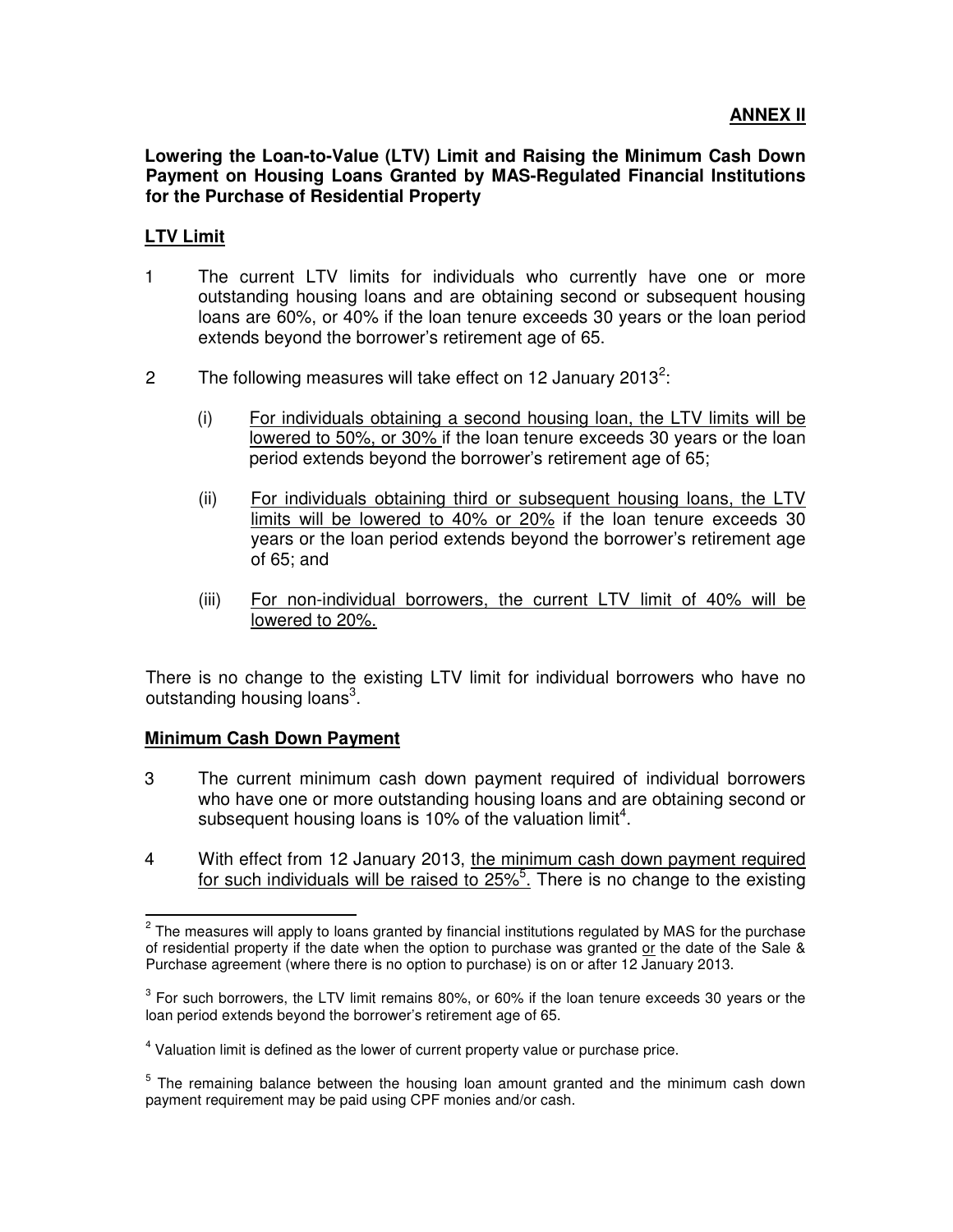minimum cash down payment requirement for individual borrowers who have no outstanding housing loans and are applying for a housing loan<sup>6</sup>.

|                                        | 1 <sup>st</sup> Housing Loan                                                                                  | 2 <sup>nd</sup> Housing Loan                                                                                  | From 3 <sup>rd</sup> Housing<br>Loan                                                                          |
|----------------------------------------|---------------------------------------------------------------------------------------------------------------|---------------------------------------------------------------------------------------------------------------|---------------------------------------------------------------------------------------------------------------|
| <b>LTV Limit</b>                       | <b>Existing Rules</b><br>80%; or 60% if the<br>loan tenure is more<br>than 30 years or<br>extends past age 65 | <b>Existing Rules</b><br>60%; or 40% if the<br>loan tenure is more<br>than 30 years or<br>extends past age 65 | <b>Existing Rules</b><br>60%; or 40% if the<br>loan tenure is more<br>than 30 years or<br>extends past age 65 |
|                                        | <b>Revised Rules</b><br>No change                                                                             | <b>Revised Rules</b><br>50%; or 30% if the<br>loan tenure is more<br>than 30 years or<br>extends past age 65  | <b>Revised Rules</b><br>40%; or 20% if the<br>loan tenure is more<br>than 30 years or<br>extends past age 65  |
| Minimum<br>Cash<br>Down<br>Payment     | <b>Existing Rules</b><br>5% (for LTV of 80%)<br>10% (for LTV of 60%)                                          | <b>Existing Rules</b><br>10%                                                                                  | <b>Existing Rules</b><br>10%                                                                                  |
|                                        | <b>Revised Rules</b><br>No change                                                                             | <b>Revised Rules</b><br>25%                                                                                   | <b>Revised Rules</b><br>25%                                                                                   |
| Non-<br>Individual<br><b>Borrowers</b> | <b>Existing LTV Limit</b><br>40%                                                                              |                                                                                                               |                                                                                                               |
|                                        |                                                                                                               | <b>Revised LTV Limit</b><br>20%                                                                               |                                                                                                               |

## **Reliefs**

 $\overline{a}$ 

- 5 A borrower will not be subject to the lower LTV limit and higher minimum cash down payment requirement when he obtains another housing loan for the purchase of a property which is an Executive Condominium (EC) purchased directly from a property developer or a HDB flat.
- 6 The borrower must provide the financial institution granting the loan a copy of the signed undertaking to HDB committing to complete the sale of his sole existing property within the period stipulated in the undertaking.<sup>7</sup> This

 $6$  For such borrowers, the cash down payment required is 5%, or 10% if the loan tenure exceeds 30 years or the loan period extends beyond the borrower's retirement age of 65.

 $^7$  HDB's rules require a buyer of (i) an EC unit purchased directly from a property developer, or (ii) a completed/resale or uncompleted HDB/DBSS flat, to sell his existing property within six months of TOP/CSC of the EC unit or taking possession of the HDB/DBSS flat.